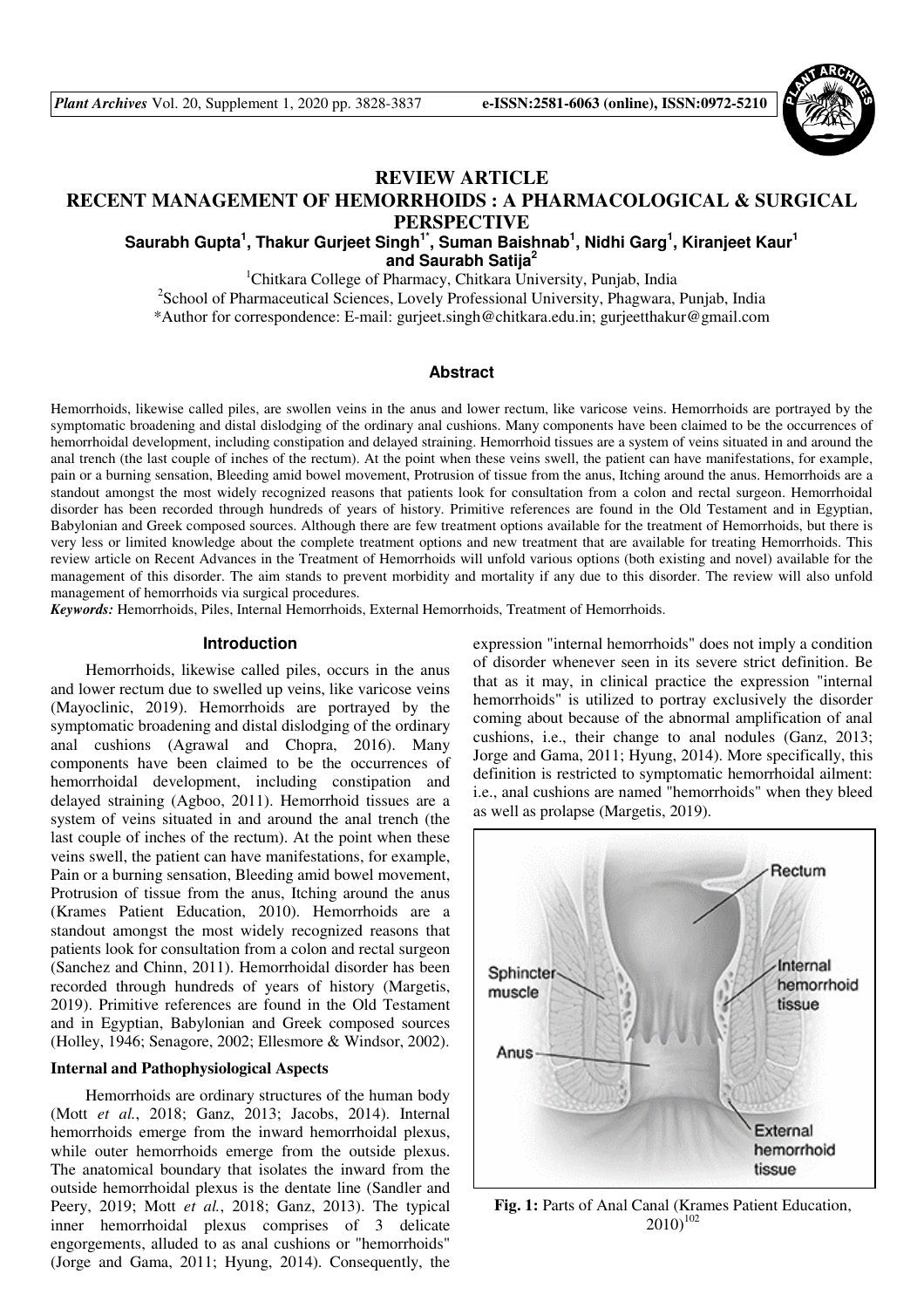### **Classification of Hemorrhoids**

Hemorrhoids can be categorized by their area and level of prolapse. Internal hemorrhoids are situated over the dentate line and secured by columnar epithelium. Whereas, external hemorrhoids, are situated underneath the dentate line and secured with squamous epithelium. Mixed hemorrhoids are known as "interno-external" hemorrhoids and are found both over and underneath the dentate line (Hulme and Bartolo, 2001).

Internal hemorrhoids are additionally graded by Goligher's characterization which relies upon the level of prolapse into: (Salvati, 1999)

Grade I hemorrhoids: Anal cushions bleed without prolapse.

Grade II hemorrhoids: Anal cushions prolapse on stressing however lessen unexpectedly.

Grade III hemorrhoids: Anal cushions prolapse on stressing or effort and require manual reduction.

Grade IV hemorrhoids: The prolapse is unchangeable and stays out constantly.

**Internal Hemorrhoid:** Internal hemorrhoids lie over the dentate line and are secured by columnar cells that have visceral innervations. These drain by means of the center rectal veins into the inside iliac vessels.

**External Hemorrhoid:** External hemorrhoids are situated beneath the dentate line and drain by means of the inferior rectal veins into the pudendal vessels and after that into the inward iliac vein. These vessels are secured by anoderm that is contained of modified squamous epithelium. Subsequently, these tissues contain pain fibers and affect how patients present and are dealt with.

### **Pathogenesis**

In spite of the fact that hemorrhoidal cushions are ordinary anatomic structures, they are rarely alluded to until issues emerges, and afterward the term hemorrhoid is implied as a pathologic process. The pathogenesis of hemorrhoids isn't totally clear (Kann and Whitlow, 2004). A study stated that there is a relationship among hyper vascularization and the occurrence of hemorrhoidal sickness as they detailed that the terminal parts of the superior hemorrhoidal artery in patients with hemorrhoidal disorder had a fundamentally bigger diameter and more prominent blood flow, just as higher pinnacle velocity and acceleration velocity, when contrasted with those of healthy controls.

In any case, the sliding anal trench lining theory, which is the most acknowledged theory, expressed that hemorrhoidal disorder develops upon endless supply of the supporting tissues of anal cushions prompting their downward displacement. Various conceivable contributing variables prompting relocation of the hemorrhoidal cushions have been proposed, including absence of dietary fiber, delayed stressing, spending more time on the comode, constipation, diarrhea, pregnancy, sedentary life, and a family ancestry. Aside from pregnancy, none of these etiologies are upheld by good evidence (Thomson, 1975; Deutsch *et al.*, 1987; Johannsson *et al.*, 2005).

Ongoing investigations analyzed the job of a few enzymes or arbiters which might be engaged with the degradation of supporting tissues in the anal cushions like matrix metalloproteinase, which was observed to be overexpressed in hemorrhoids. Since the revelation of increased microvascular density in hemorrhoidal tissue, neovascularization has been proposed as a significant phenomenon in the pathogenesis of hemorrhoidal disease (Kluiber and Wolff, 1994; Yoon *et al.*, 2005).

## **Clinical Presentation**

Patients habitually whine of bleeding with or without stool excretion, a swelling, mellow distress or irritation. Various presentation may incorporate soilage or mucous release, pruritis, challenges with cleanliness, and a feeling of inadequate evacuation.

Internal hemorrhoids are painless until & unless if they are thrombosed, prolapsed with edema, or strangulated (Smith, 2004). External hemorrhoids result in pain when a thrombosis happens and bleeding if ulceration happens from pressure putrefaction. Skin tags may frame from acute edematous or thrombosed external hemorrhoids (Sanchez and Chinn, 2011).

Manifestations from hemorrhoids are like different disorders and the differential finding ought to incorporate anal crevices, rectal prolapse, abscesses and fistulas, IBD, and neoplasia. The clinical history gives intimations to the etiology. Pain generally shows a procedure that is distal to the dentate, for example, a crevice or thrombosed hemorrhoid. Bleeding is nonspecific and can result from a crevice, polyps, or malignancy, inflammatory gut infection or IBD, internal hemorrhoids, or an ulcerated thrombosis. Hemorrhoid bleeding is normal, however it is uncommon for patients to present with anemia (Kluiber and Wolff, 1994).

Pruritis and ''burning'' can result from discharges or trouble with cleanliness. It might likewise result from a perpetual injury, for example, a crevice or fistula, condyloma, rectal prolapse, or prolapsing hemorrhoids. A mass might be identified with an abscess, skin tags, neoplasia, or a thrombosed or prolapsed hemorrhoid (Sanchez and Chinn, 2011).

## **Assessment of Hemorrhoids**

The assessment of hemorrhoids incorporates a total medical history, a physical examination and couple of diagnostic tests.

**Medical History**: A therapeutic history enables the doctor to become familiar with the patient's indications and overall wellbeing. This frequently incorporates inquiries concerning the patient's bowel propensities and diet. The patient may likewise be asked how regularly does he/she exercise, and whether he/she takes any drugs. The patient should mention if any individuals from his/her blood relatives have had cancer or polyps of the colon (Krames Patient Education, 2010).

**Physical Examination**: During a physical test, the patient will be approached to lie on an exam table. He/she will at that point be analyzed for indications of swollen hemorrhoids and different issues. The test takes only a couple of minutes. It is typically not difficult or painful. The physical test essentially comprises of a visual test, a computerized rectal test and an anoscopic exam (Krames Patient Education, 2010).

**Diagnostic Tests**: Diagnostic tests help ensure that the manifestations aren't brought about by different issues, for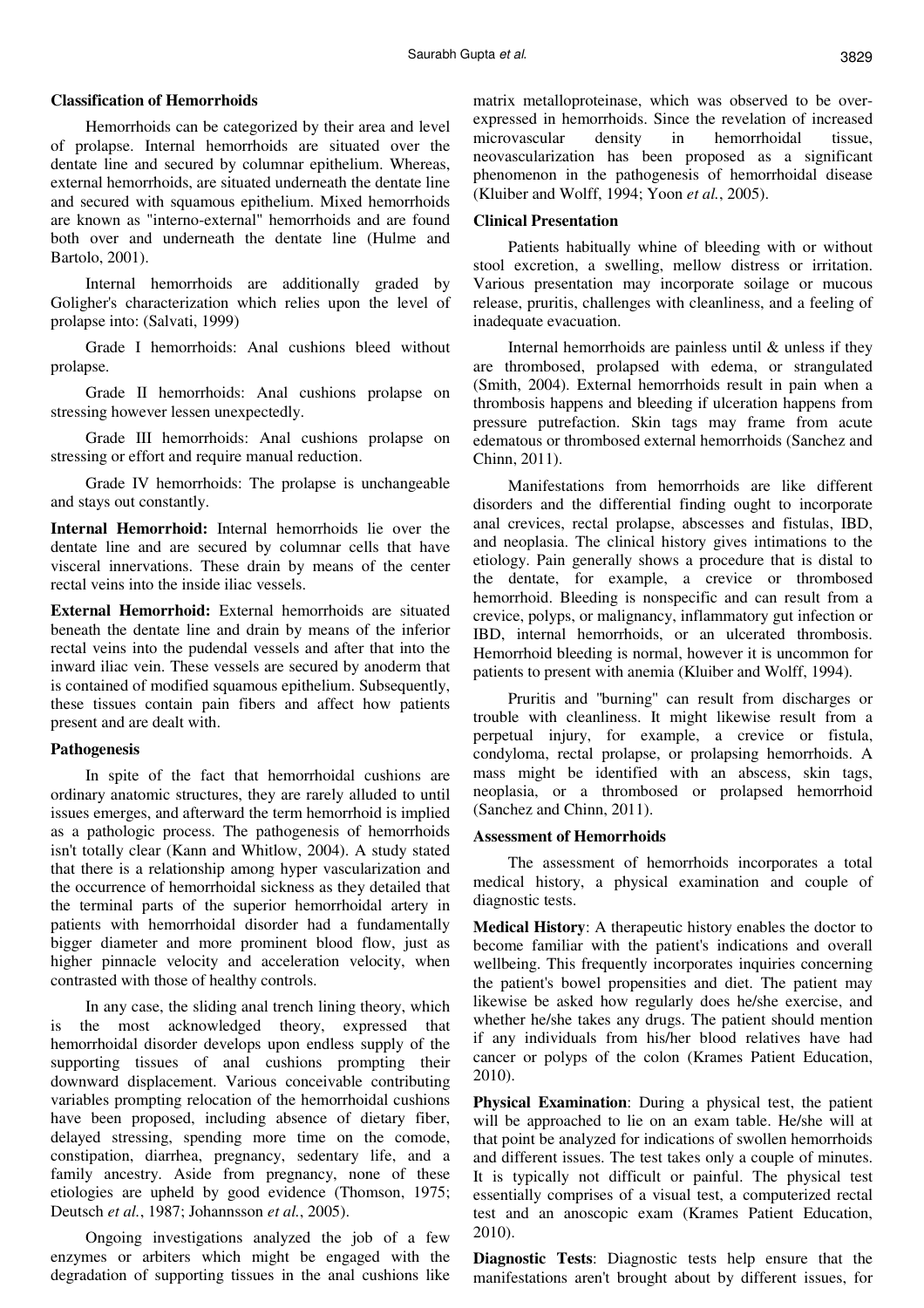example, polyps or colorectal malignant growth. These tests incorporate a fecal occult blood test, which checks for shrouded blood in the stool. There might be need of certain tests to investigate the colon. Some tests are: Sigmoidoscopy, Colonoscopy and Barium Enema (Krames Patient Education, 2010).

- **1. Sigmoidoscopy**: A sigmoidoscopy is a test used to check the sigmoid colon, which is the lower portion of the colon. This segment of the colon is near the rectum and anus. A sigmoidoscopy may likewise be utilized to take a tissue test or biopsy. Also, it tends to be utilized to expel polyps or hemorrhoids (swollen veins in the rectum and anus). It is additionally a screening test for colon malignancy and rectal cancer. A sigmoidoscopy is performed utilizing a thin, flexible tube called a sigmoidoscope. The tube has a minor light and a camera. The tube is put into the anus and moved gradually through the rectum into the lower portion of colon. The tube is utilized to blow air into the colon, which swells up the colon a bit to improve visibility (Johns Hopkins Medicine, 2019).
- **2. Colonoscopy**: A colonoscopy is a test used to recognize changes or variations in the colon and rectum. Amid a colonoscopy, a long, flexible tube (colonoscope) is embedded into the rectum. A small video camera at the tip of the tube enables the specialist to see within the whole colon. If required, polyps or different kinds of irregular tissue can be expelled through the scope amid a colonoscopy. Tissue samples (biopsies) can be taken amid a colonoscopy as well (Mayoclinic, 2019).
- **3. Barium Enema**: A barium enema is a radio-graphic test that can recognize changes or variations in the colon. The technique is likewise called a colon X-Ray. An enema is the infusion of a fluid into the rectum through a little tube. For this situation, the fluid contains a metallic substance (barium) that coats the lining of the colon. Typically, an X-Ray delivers a poor picture of delicate tissues, however the barium covering results in a generally clear outline of the colon. Amid a barium enema test, air might be siphoned into the colon. The air swells up the colon and improves the quality of pictures. This is called an air-contrast (two-fold contrast) barium enema. Prior to a barium enema, the specialist will tell the patient to totally empty their colon (Mayoclinic, 2019).

# **Management**

# **Conservative Treatment**

 This treatment comprises of 3 components: Lifestyle Modification, Oral Medications and Topical Medications.

**1. Lifestyle Modification**: The primary thing of traditional treatment of hemorrhoid is to alter way of life with the goal that the patient can maintain a strategic distance from delayed straining fundamentally by decreasing development of hard stool, which can be accomplished by increasing the intake of dietary fiber and oral liquids. Different elements that may diminish straining incorporate improving anal hygiene, maintaining a strategic distance from pointless straining and drugs, which cause either constipation or diarrhea (Lohsiriwat, 2013; Hall, 2013; Lestar *et al.*, 1989).

- **2. Oral Medications**: The job of the medications in the therapy of hemorrhoids is either a defensive treatment for early evaluations where prolapse isn't noteworthy, or as an essential control of the intense bleeding till definitive office procedures or surgery can be done. Micronized Purified Flavonoid Fraction is made out of 90% Diosmin and 10% Hesperidin, and has exhibited viability in the treatment of hemorrhoids. Despite the fact that it has a phlebotonic action, vasculo-protective effects, and antagonism of the biochemical mediators of inflammation, its exact mechanism of activity stays vague. In spite of the fact that flavonoid is the most regularly utilized medication for treatment of hemorrhoid, a meta-examination of 14 randomized clinical trials (RCTs) with respect to the role of flavonoids in the treatment of hemorrhoidal disorder concluded that confinements in methodological quality, heterogeneity and potential production bias bring up issues about the evident helpful impacts of flavonoids in the treatment of hemorrhoidal disorder. Another venotonic drug is Calcium Dobesilate. It improves the reaction of symptomatic intense assaults of first-and second-degree internal hemorrhoids when added to way of life modification (Johanson and Sonnenberg, 1994; Pigot *et al.*, 2005).
- **3. Topical Medications**: It has been noticed that well designed investigations have discovered no proof to help the utilization of any of the myriad of OTC topical preparations that contain low-dose local anesthetics, corticosteroids, keratolytics, protectants, or antiseptics (Peery *et al.*, 2015). These drugs are broadly used to diminish symptoms; in any case, their long haul use, especially steroid preparations, might be inconvenient and ought to be discouraged.

# **Office Procedures**

As per ASCRS Guidelines for Management of Hemorrhoids (2010), there is a strong proposal dependent on moderate-quality proof 1B that early grades including grade I, II and even III that don't react to conservative treatment can be managed with office procedures, which plan to diminish blood flow to the hemorrhoid, decrease the redundant tissue and fix the hemorrhoid to the underlying tissue to lessen prolapse (ASCRS, 2010; Margetis, 2019). The available office procedures are mentioned below.

# **Rubber Band Ligation** (Michigan Medicine)

Rubber band ligation is a method wherein the hemorrhoid is tied off at its base with elastic bands, removing the blood flow to the hemorrhoid. This treatment is just for internal hemorrhoids. To do this strategy, a specialist embeds a survey instrument (anoscope) into the anus. The hemorrhoid is picked up with an instrument, and a gadget puts an elastic band around the base of the hemorrhoid. The hemorrhoid at that point shrinks and dies and, in about seven days, falls off. A scar will form instead of the hemorrhoid, holding close-by veins so they don't swell into the anal canal. The patient is asked whether the elastic bands feel excessively tight. In the event that the bands are very agonizing, a medication might be infused into the clubbed hemorrhoids to numb them. After the process, the patient may feel torment and have an impression of fullness in the lower abdomen. Or then again the patient may feel as though he/she needs a defecation. Treatment is constrained to 1 to 2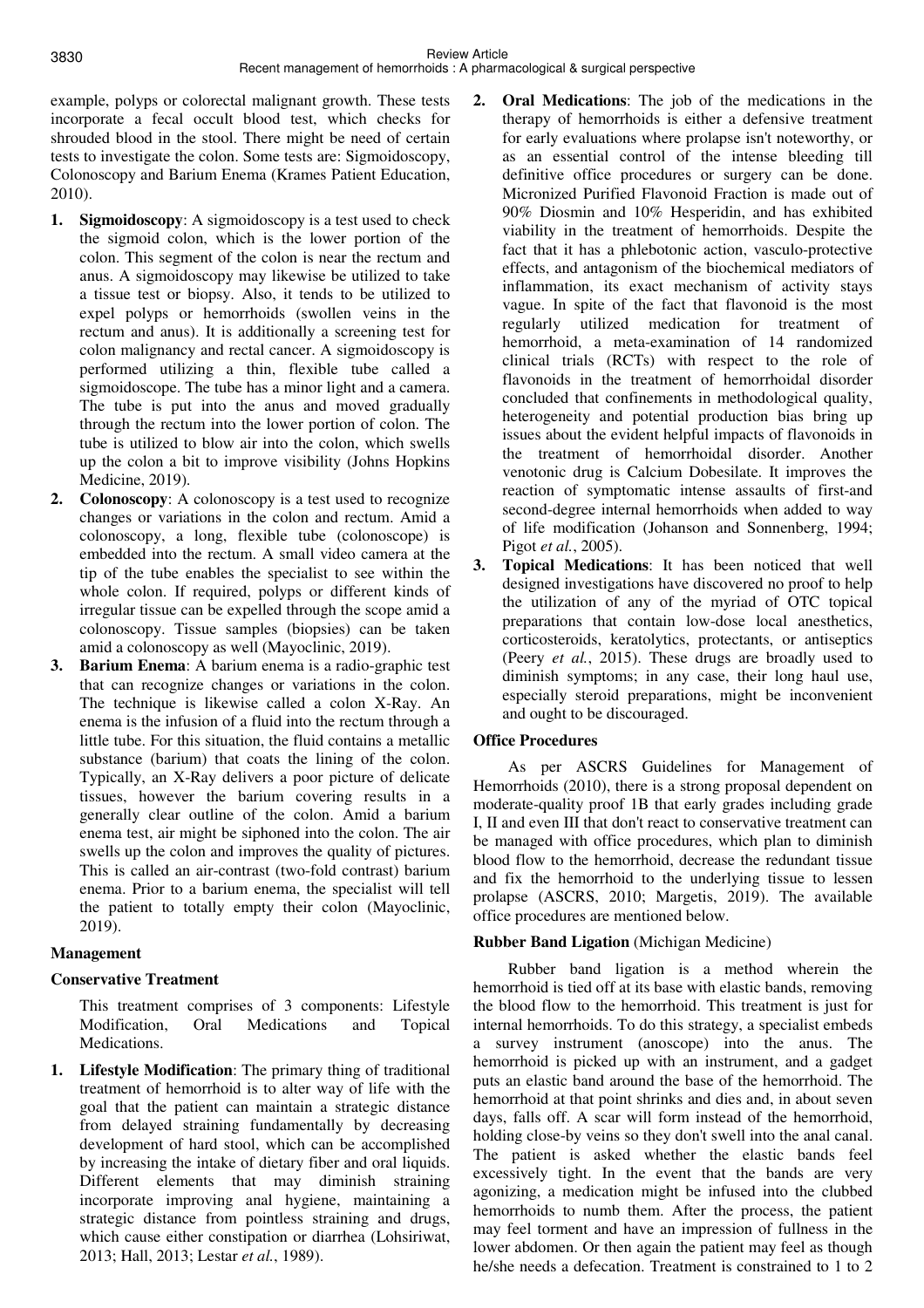hemorrhoids at any given moment whenever done in the specialist's office. A few hemorrhoids might be treated at one time if the individual has general anesthesia. Additional areas might be treated at 4-to 6-week interims.

Individuals react contrastingly to this method. Some can come back to standard activities (yet keep away from difficult work) very quickly. Others may require 2 to 3 days of bed rest.

- Pain is likely for 24 to 48 hours after rubber band ligation. The individual may utilize acetaminophen (for instance, Tylenol) and sit in a shallow tub of warm water (sitz bath) for 15 minutes at an opportunity to soothe uneasiness.
- To lessen the danger of bleeding, aspirin ought to be kept away from and other NSAIDs for 4 to 5 days both after the procedure.
- Bleeding may happen 7 to 10 days after medical procedure, when the hemorrhoid falls off. Bleeding is generally slight and stops by itself.

Specialists prescribe that the patient should take stool softeners containing fiber and drink more liquids for smooth defecations. Straining amid defecation can make hemorrhoids return.

Rubber band ligation is the most broadly utilized treatment for internal hemorrhoids. In the event that the patient still have presentation after three or four medications, surgical procedure might be considered. Rubber band ligation can't be utilized if there isn't sufficient tissue to maneuver into the banding gadget. This method is never suitable for fourth-degree hemorrhoids. Rubber band ligation works for around 8 out of 10 individuals. Individuals who have this treatment are less inclined to require another treatment contrasted with individuals who have coagulation treatments. Around 1 out of 10 individuals may require surgical procedure.

Side effects related with RBL are uncommon, however include; severe torment that does not react to the techniques for relief from pain utilized after this process. The bands might be tight near the zone in the anal canal that contains pain sensors. Bleeding and infection due to tightness of the band. Inability to urinate (urinary retention).

### **Infusion Sclerotherapy** (Sakr and Saed, 2014)

Infusion sclerotherapy has been utilized quite a while in the past for treatment of bleeding hemorrhoids. A few materials including Ethanolamine Oleate, 5% Phenol in Almond oil, Sodium Tetradecyl Phosphate, and Sodium Morrhuate have been utilized as sclerosant that pulverizes the hemorrhoid vascularity and actuates inflammation, which ends with fibrosis that fixes the hemorrhoids to the encompassing tissue. After injection sclerotherapy, the patient requires just mild analgesics. Legitimate instruction in regards to the proper eating regimen, bulking agents and stool softeners just as sitz baths ought to be given to the patient. Intricacies of this process incorporate mostly anorectal canker and other uncommon complexities, which might be fatal similar to necrotizing fasciitis, retroperitoneal sepsis, oleogranuloma (with oil-containing solutions), and respiratory allergic reaction.

A few examinations found that these complexities can be diminished with keeping great outcomes by utilizing more physiological agents, for example, hypertonic saline and 50% dextrose (Kaidar *et al.*, 2007; Mann *et al.*, 1988; Adami et. al, 1981; Ponsky et. al, 1991).

Associative anal infections, for example, fistulas, tumors, anal fissures, and skin tags are a contraindication to treatment with sclerotherapy. Various examinations that compared various treatment modalities for hemorrhoids demonstrated that sclerotherapy is by all accounts a less effective option (MacRae and McLeod, 1995; Sim *et al.*, 1981).

## **Infrared Coagulation** (Northshore University Health System)

Infrared coagulation (IRC) is a non-surgical outpatient strategy for the treatment of hemorrhoids. IRC includes the utilization of infrared light as a heat source to rapidly coagulate, or clot, vessels providing blood to the hemorrhoids. A little test is utilized to painlessly convey a couple of short bursts of infrared light to the hemorrhoid. The infrared coagulation causes the enlarged hemorrhoidal tissue to recoil and subside.

The doctor may suggest an infrared coagulation strategy if the patient has:

- bleeding hemorrhoids
- prolapsed hemorrhoids (internal hemorrhoids that project outside the anal opening because of excessive pressure, for example, stressing amid defecation)

The doctor may propose the utilization of an over-thecounter enema to wash down the rectum before the patient leaves his/her home for the IRC methodology. No extraordinary dietary confinements are required before the process. Since IRC is performed without sedation, the patient may safely operate a vehicle to and from the procedure.

The patient should plan to arrive 15 minutes preceding his/her appointment. The IRC methodology more often than not takes around 5-10 minutes. For the process, the patient should lie on his/her left side. A few patients feel warmth in the anal/ rectal zone as the infrared light is applied. Numerous individuals feel less uneasiness during the process.

Any vibe of warmth in the anal/rectal zone that the patient encounters amid and after the IRC method ought to reduce within 60 minutes. Very few patients may encounter less inconvenience, enduring from seven days to 10 days after the procedure. There might be minor post-method bleeding or spotting. The patient may come back to his/her routine activities however keep away from hard work for a couple of days following the process. Patients are given discharge directions/ instructions to take home.

### **Radiofrequency Coagulation** (Gupta, 2002)

The principle of radiosurgery includes utilizing highfrequency radio waves at 4.0 MHz, conveyed at low temperature through radiofrequency microfiber terminals; the radiofrequency utilized is like that of marine-band radios. The tissue, rather than electrode, fills in as the resistance; hence, there is no heating of the radiofrequency microfiber electrode. The intracellular water in the tissue that serves as resistance from the waves vaporizes without creating any heat, hence evading the potential harm that might be brought about by heat, as is frequently experienced in electrosurgery.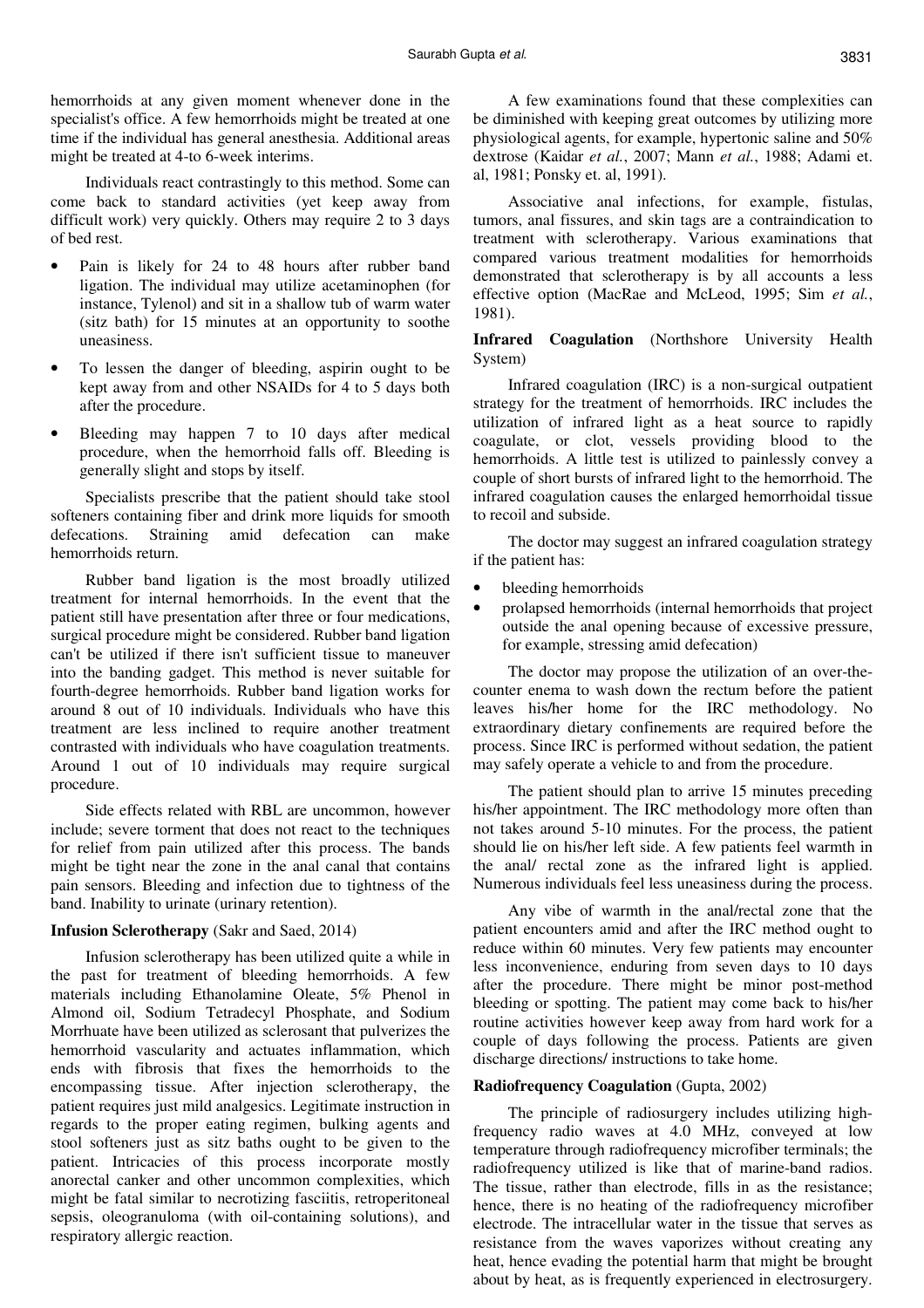The latter phenomenon is known as cellular volatilization (Pearch, 1986). This tissue vaporization additionally results in significant hemostasis without really burning the tissue. Likewise, there is no threat of shock or burn injury to the patient. Most significant is the way that there is controlled and negligible lateral tissue harm on the grounds that an exceptionally high-frequency radio wave (4.0 MHz) is created at low temperatures in this technique (Sebben, 1998).

## **Bipolar Diathermy and Direct Current Electrotherapy**

Bipolar diathermy and direct-current electrotherapy utilizes local heat application to instigate coagulation and fibrosis that leads to hemorrhoidal fixation. The success rates of the two techniques have been accounted for by a few examinations to be comparable to those of infrared coagulation, and to have a moderately low rate of complications (Dennison *et al.*, 1990; Hinton and Morris, 1990).

# **Cryosurgery**

In this strategy, the doctor will initially utilize local anesthesia to numb the region before applying either nitrous oxide or liquid nitrogen with a cryoprobe to solidify internal or external hemorrhoids. The doctor may likewise tie them off (ligate) before solidifying them. The hemorrhoids dwindle and fall off in 2-3 weeks. There will be more pain after this kind of treatment, and there are increased risks, for example, contamination and bleeding. Cryosurgery was once used commonly, yet most doctors currently settle on an alternate treatment because of the numerous potential complications of this procedure (GI Society).

# **Laser Therapy** (Penang Adventist Hospital)

Laser Therapy or Laser Hemorrhoidoplasty (LHP) is a methodology utilized for treatment of advanced hemorrhoids under local, general or spinal anesthesia. The power of the laser is embedded centrally into the hemorrhoidal node.

There is a direct (30%) and progressive shrinkage of the hemorrhoids (a month and a half to conclusive outcome).

The controlled laser energy deposition crushes the nodes from within and preserves the mucosa and structure of sphincter. The homogenous laser discharge from the LHP fiber results in:

- Closure of the arteries entering the hemorrhoidal cushion
- Tissue decrease in the hemorrhoidal node
- Maximum preservation of muscle, anal coating and mucosa
- Restoration of the common anatomical structure

The controlled emission of laser energy which is applied submucosally, causes the hemorrhoidal mass to dwindle. Also fibrotic remaking creates new connective tissue, which guarantees that the mucosa holds fast to the underlying tissue. This anticipates occurrence or reoccurrence of a prolapsed. No outside materials (clamps) should be embedded and unlike different process, LHP isn't related with any danger of stenosis.

Healing is excellent since, in contrast to traditional surgical procedures there are no incisions on stiches.

Access into the hemorrhoid is accomplished by entering through a little perianal port. By this method no injuries are produced in the region of the anoderm or mucosa. Thus the patient experience less post-operative agony and can come back to normal activities inside a short span of time.

## **Manual Anal Dilation (Lord's Procedure)**

This method which was portrayed by Lords in 1969 is utilized generally for  $2^{nd}$  &  $3^{rd}$  grade hemorrhoids. It is aimed to widen the sphincter (anal) so that 4 fingers of each hand can enter and the laxity of the sphincter is maintained by normal utilization of a dilator (Konsten and Baeten, 2000). General anesthesia is required, however the individual can return home that day. The procedure is currently to a great extent abandoned because of the often inconvenience of incontinence, particularly when used in combination with open hemorrhoidectomy (Mortensen *et al.*, 1987; Creve and Hubens, 1979).

## **Harmonic Ultrasonic Scalpel Hemorrhoidectomy**

The harmonic blade (scalpel) utilizes ultrasonic power, which takes into account both dissecting and clotting of the affected tissue at precise point, bringing about reduced lateral thermal damage (Armstrong *et al.*, 2001). In this procedure the tempertatures are less in contrast to electro-medical surgery or LASERs (Armstrong *et al.*, 2001). Coaptive coagulation of bleeding vessels is accomplished somewhere in the range of 50°C and 100°C contrasted with burning by electrocautery at 150°C. The blade that is used here combines with proteins & denatures it to frame a clot that seals the bleeding vessels. This method does not required hospitalization and is suggested for  $1^{st}$  &  $2^{nd}$  grade hemorrhoids. The duration is long and much painful when contrasted with the LigaSure hemorrhoidectomy (Kwok *et al.*, 2005).

# **Atomizing Hemorrhoids**

This is a new technology where the wand (i.e. atomizing wand) is type of current wherein a specific a probe which is electrical extracts at least one or two cell layers at a time, atomizing the tissues to minute particles, that are promptly suctioned away (Atomizing Hemorrhoids, 2010). The hemorrhoidal tissues are broken down into carbon and water particles. The results are like laser hemorrhoidectomy but there is less bleeding and the cost of treatment is also low (Atomizing Hemorrhoids, 2010). This method is basically suggested for grade I, II & III hemorrhoids. No hospitalization is required. This method is in use only in Arizona, USA (Atomizing Hemorrhoids, 2010).

# **Doppler-guided Hemorrhoidal Artery Ligation**

Kazumasa Morinaga in 1995 depicted an additional method by which the hemorrhoidal arteries could be distinguished by means of Doppler technique (Morinaga *et al.*, 1995). The uniquely planned work had a Doppler transducer and a window. The surgeon could identify and ligate the arteries by tying a suture around them through this window (Felice *et al.*, 2005). All the arteries could be ligated using this strategy. In this process hospitalization is not required and the patient can return home as soon as he is conscious. This method is appropriate for I, II and few selected III degree hemorrhoids. Bleeding is almost nil in this procedure. An examination has given positive conclusion on the safety and viability of this method (Felice *et al.*, 2005). Pure external hemorrhoids will not react to this technique.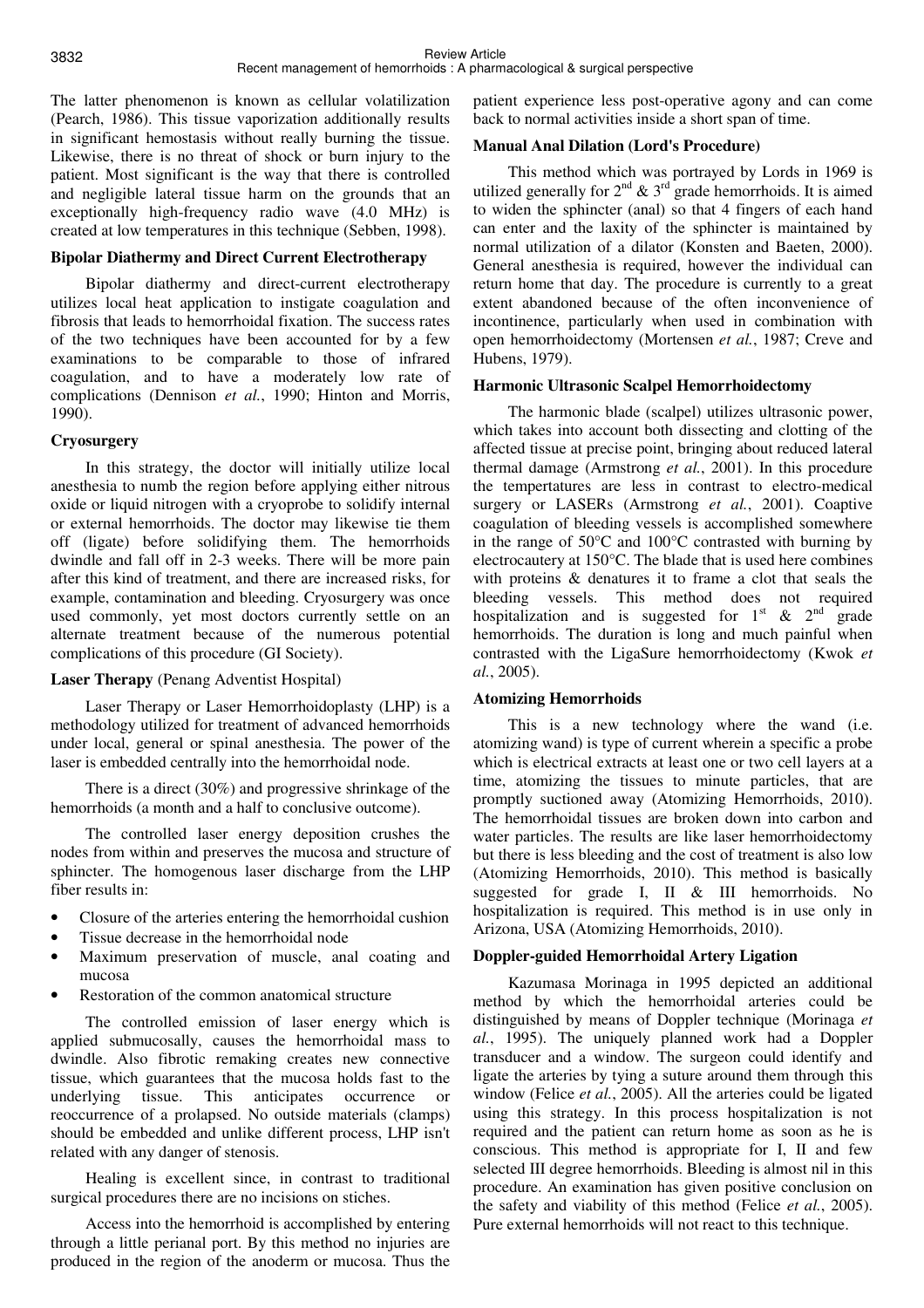### **Surgical Treatment**

Albeit a few examinations concluded the positive results of safety and effectivity of RBL strategy when contrasted with open method in  $3^{rd}$  grade hemorrhoids (Syed *et al.*, 2010), it is expressed that surgical treatment is compulsory in patients suffering from grade III & IV disorder (Sardinha and Corman, 2002). The various surgical options are mentioned below.

### **Diathermy Hemorrhoidectomy**

In this method, the results are achieved at temperatures more than 150°C. Due to this an eschar is formed that helps in sealing the bleeding site. This methods results in less bleeding, shorter duration and reduced requirement of analgesia after procedure unlike conventional hemorrhoidectomy (CH). But the level of pain remains same (Armstrong *et al.*, 2002).

### **LigaSure and Starion Hemorrhoidectomy**

A generator known as the LigaSure vessel-sealing generator is used in this method. This generator is an electrical generator that is responsible for sealing and surgery specifically bipolar (Iyer *et al.*, 2004). It gives exact thermal power and pressure to vessels to accomplish total and changeless combination of the lumen. The other method i.e. Starion thermal welding technique just like the previous method however utilizes an innovation that helps in the welding of the tissue to combine vessels and tissue structures. The temperature should be under 100°C for smooth operation. The activity is done under general or epidural anesthesia. Before making a V-shaped cut at the junction of the hemorrhoid and the peri-anal skin general anesthesia should be given. This incision is trailed by cutting of the hemorrhoidal bundles under sphincter. An investigation exhibited that the Starion hemorrhoidectomy is less painful than LigaSure hemorrhoidectomy, however both the methods have similar advantages of shorter duration and less blood loss (Iyer *et al.*, 2004).

#### **Semi Closed Hemorrhoidectomy**

This method involves the repair of the pectineal line. It was introduced by Reis Neto. In this method the internal hemorrhoid in completely exposed outside; 3 to 4 thick stitches are made radially in the mucosa as well as the submucosa, along the craniocaudal length of the hemorrhoid to be resected. The mucosa and submucosa are cut between the ligations; the outer piece of the skin is excised till the pectineal line with a V-formed incision or a racket cut with an external base. This method is ideal for voluminous and proximally expanded internal hemorrhoids, whose full dissection would cause a high resection of the rectal mucosa (Reis *et al.*, 2005).

#### **Submucosal Hemorrhoidectomy (Park's Procedure)**

This technique was created during the 1950s by Parks, who distributed outcomes and subtleties of the procedure in 1956 (Hiteshkumar *et al.*, 2013). It was intended to lessen pain after the procedure and prevent the stenosis of anus and rectum. It is recommended in  $2<sup>nd</sup>$  to  $4<sup>th</sup>$  grade disorder. A Parks retractor is embedded. With the help of a hemostat a position just below the dentate line is held. 1:400,000 parts of adrenaline in a saline of  $30 - 40$  ml is infused to open the tissue linings and to lessen bleeding. Scissors are utilized to extract a small portion of anal tissue around the hemostat. The cut is proceeded cranially for 2.5 cm, making two flaps on every side, which are held with hemostats, and submucosal dissecting is initiated to expel the hemorrhoidal plexus from underlying inner sphincter muscle and overlying mucosa. After this the dissection proceeds to the rectal area. Here the base of the tissue is stitched-ligated and divided. Further the flaps are allowed to recoil or fold back into their position. The need of sutures in this method is for prolapsed hemorrhoid to rebuild the tendons, however it is suggested to suture the mucosal folds together. A similar methodology is completed on other hemorrhoids. This method is considered safe and there are low rates of difficulties and recurrence (Hiteshkumar *et al.*, 2013). The duration is long and is progressively hard to learn. An ongoing report reasoned that the changed lift-up submucosal hemorrhoidectomy is a simpler operative technique contrasted with the method initially created by Parks (Shanmugam *et al.*, 2005).

## **Farag's Procedure** (Farag, 1978)

There are a few techniques to tie up hemorrhoidal artery without Doppler, like using sutures is a basic strategy (presented by Farag in 1978) in which the use of 3 sutures in prolapsed hemorrhoid compromise the blood flow to the hemorrhoid. The first suture blocks the rectal arteries when it is passed through the proximal end of the internal hemorrhoid. The second suture interferes between outer and inner plexus when it is passed through the distal end of the internal hemorrhoid. The last suture is between the first 2 sutures. In any case, this procedure and its adjustments, were not generally acknowledged on account of the underlying agonizing congestion that came about because of intrusion of the blood flow to the hemorrhoidal cushions, however it was trailed by continuous shrinkage of the prolapsed piles.

### **Anopexy**

It is one of the basic method to treat advanced hemorrhoids. The outcomes are controlled bleeding, the prolapse of hemorrhoid decreases and healing the hemorrhoidal cushions under the tissues. It depends on 2 facts (1) location of the hemorrhoidal vessels so that a suture can be put at the base of the hemorrhoidal cushion essentially diminishes the blood flow to the hemorrhoidal plexus; and (2) development of the hemorrhoids on damage of tissue that support the cushions (sliding anal canal lining theory). This can be corrected by repairing of the hemorrhoidal cushions to the underlying inside sphincter (Awojobi, 1983).

A few names have been coined to this methodology including "pile suture", "suture ligation", "obliterative suture technique", "ligation and anopexy", and "ligation and mucopexy" (Farag, 1978; Awojobi, 1983; Hussein, 2001; Gupta and Kalaskar, 2008).

## **Stapled Hemorrhoidectomy**

This technique is otherwise called circumferential mucosectomy or 'procedure for prolapse and hemorrhoids' (PPH). Longo in the year 1998 portrayed this method for treating  $2<sup>nd</sup>$  to  $4<sup>th</sup>$  grade disorder (Clay *et al.*, 1986). According to him the hemorrhoidal cushion could be lifted up by the dentate line to the anal canal by stapled resection. This could be achieved by stapling the total circular strip of mucosa over the dentate line (Clay *et al.*, 1986). In PPH, the prolapsed tissue is maneuvered into a round stapler that enables the excessive tissue to be expelled while the remaining hemorrhoidal tissue is stapled. In the anal canal a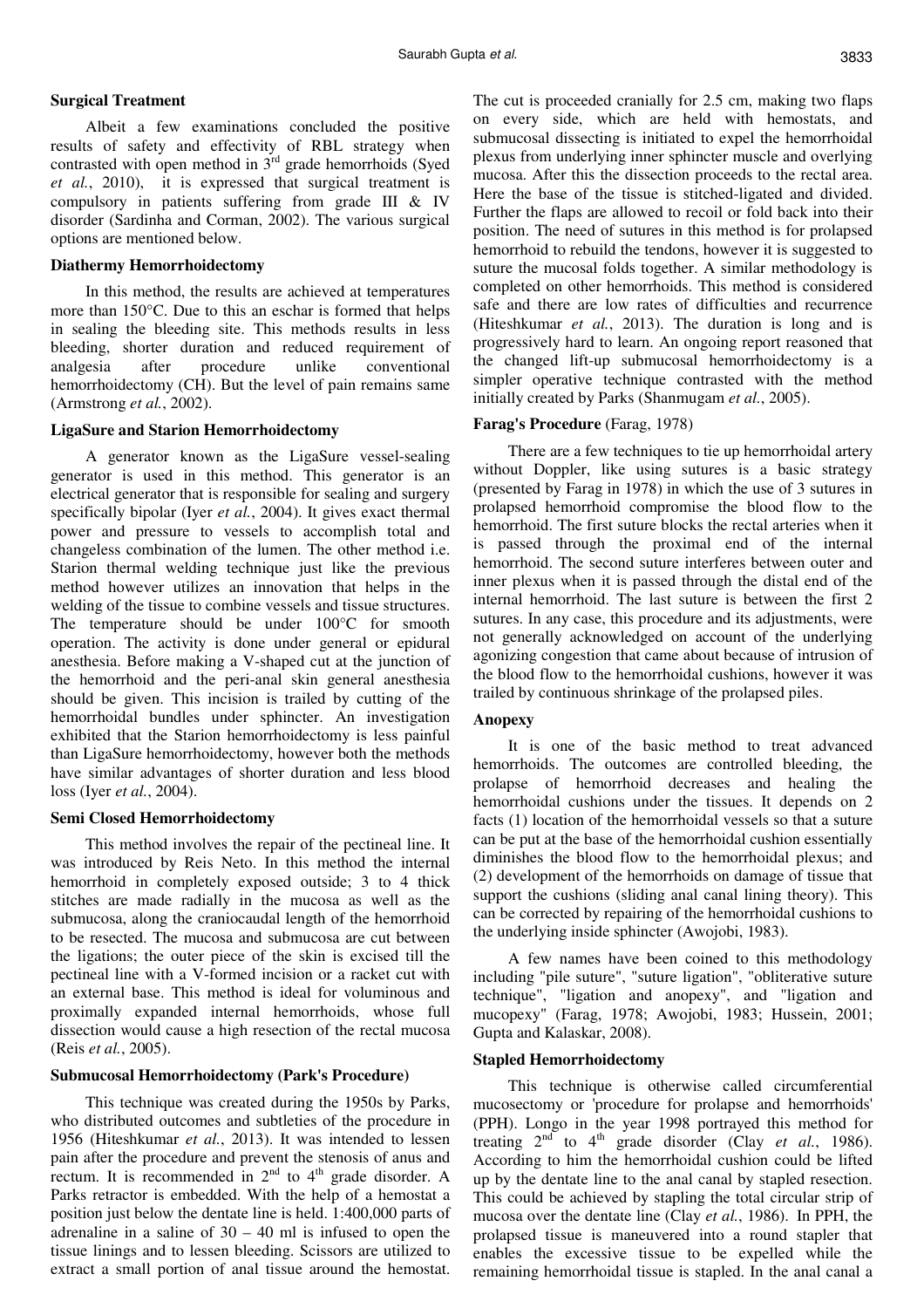circular anal dilator is inserted. On removing the dilator the prolapsed mucous layer falls into the lumen. Now through the dilator a purse-string suture anoscope is then inserted, so as to make a suture around the whole anal canal perimeter. The circular stapler is opened to its most extreme position. Its head is acquainted and situated proximal with the pursestring suture, which is then tied with an end hitch. The whole packaging of the stapler is then pushed into the anal canal, tightened & fired to staple the prolapse. A row of titanium staples through the tissue is discharged by firing the stapler. A circular blade extracts the excess tissue, accordingly expelling a circumferential segment of mucosa from the upper anal canal. After analyzing, if any bleeding is present, arrangements are made to stop or absorb the bleeding. There should be a gap of at least 3 to 3.5 cm between the staple lines to prevent post-operative rectal stenosis. Patients experience less agony and accomplish a snappier come back to work contrasted with regular techniques; and bleeding is less (Clay *et al.*, 1986).

## **Clamp and Cautery Hemorrhoidectomy**

This strategy is currently out of date however has the preferred position in not having any type of dissection of tissue linings. The hemorrhoids are held between the insulated blades of Smith's pile clamp. Most of the hemorrhoidal tissue is then removed, leaving just a small mass, which is scorched using cautery to inhibit bleeding (Labrid, 1994). The cautery is generally heated over fire, which is only occasionally accessible in a modern OT nowadays. The electric burning or diathermy blades are inadmissible substitutes since they are ineffectual in inhibiting hemorrhage and in light of the fact that the coagulating current may enter tissues too profoundly. The procedure is done for  $2<sup>nd</sup>$  to  $4<sup>th</sup>$  grade hemorrhoids and it is done under general anesthesia.

## **Open Hemorrhoidectomy (Milligan – Morgan Method)**

This is the most ordinarily utilized procedure and is generally viewed as the best surgical technique for treating hemorrhoids (Labrid, 1995). An investigation demonstrated that open hemorrhoidectomy was the prevalent surgical technique for treating hemorrhoids (Struckmann and Nicoladies, 1994). An examination additionally inferred that open hemorrhoidectomy was safe, basic and financially savvy, with postoperative agony, intense urine retention and bleeding remaining the major complications (Chong and Bartolo, 2008; Hain, 2011).

It is the method of choice for  $3<sup>rd</sup>$  & 4<sup>th</sup> grade hemorrhoids.

In 1937 this method was portrayed by Dr. Milligan & Dr. Morgan in the UK, for treating  $2<sup>nd</sup>$  to  $4<sup>th</sup>$  grade disorder (La Torre and Nicolai, 2004). A V patterned cut is made at the base of the hemorrhoid that is followed till the submucosal space until the complete hemorrhoidal tissue is dissected from its bed. The dissection is conveyed cranially to the pedicle, which is ligated with strong catgut and the distal part extracted. The remaining tissues are also treated similarly, leaving a skin bridge in the middle to avoid stenosis. The incision is left open and to stop bleeding (hemostatic bandage) is kept in the anal canal. The method is done under general or epidural anesthesia. Pain and urine retention are common.

## **Closed Hemorrhoidectomy (Ferguson's Method)**

In 1952 Dr. Ferguson and Dr. Heaton created this method in the US. It was an alteration of Milligan-Morgan method (Misra, 2005). This method is used in the same indications as Milligan-Morgan technique. Here the cuts are absolutely or partially covered with absorbable running suture, following surgical extraction of the hemorrhoidal tissues. The Ferguson technique does not have advantage towards healing due to the high rate of suture breakage at bowel movement (Misra, 2005).

## **Whitehead's Circumferential Hemorrhoidectomy**

In 1882, Dr. Walter Whitehead first introduced this strategy, otherwise called total or circumferential hemorrhoidectomy (Scarpa *et al.*, 1988). After beginning achievement, the system was later surrendered because of the high intricacy rates experienced: hemorrhage, anal stenosis, and ectropion (Whitehead's deformation). The method involves circumferential extraction of the hemorrhoidal tissues, hemorrhoid-bearing rectal mucosa only proximal to the dentate line. Cuts are made by specially designed scissors only proximal to the dentate line and proceeded with this way around the anal canal in stages. Clamps are utilized to lift the cut edge of the hemorrhoid rectal - bearing mucosa and mucosal prolapse. The hemorrhoidal masses are then sutureligated and extracted, trailed by closure of the cuts by suture. For the suture to go through the endoderm till the neo dentate line, a retractor is utilized. A bandage or a sponge that can stop bleeding is kept in the anal canal. If the hemorrhoids are circumferential, the process reversed and is done under general anesthesia. Recent studies revealed that Whitehead's hemorrhoidectomy still has a place in selected cases of circumferential hemorrhoids (Scarpa *et al.*, 1988).

# **Conclusion**

Hemorrhoids are one of the most commonly occurring anorectal disorders that compromises the quality of life of an individual. Although there some drugs available to treat the symptoms and there are some office procedures for treating Grade I & II disorders. But when these measures fail to threat the condition or in patients with higher grade disorder surgical interventions should be considered. In spite of various options available for the treatment of Hemorrhoids, many individuals are unaware about this. This leads to a drastic decrease in the Quality of Life of patients suffering from this disorder. Currently there are various methods available for the treatment of this disorder. Some are traditional and some are novel. A proper diagnosis will help is selecting the proper treatment for the patient.

# **References**

- Adami, B.; Eckardt, V.F.; Suermann, R.B.; Karbach, U. and Ewe, K. (1981). Bacteremia after proctoscopy and hemorrhoidal injection sclerotherapy. Dis Colon Rectum, 24: 373-374.
- Agbo, S.P. (2011). Surgical Management of Hemorrhoids. J Surg Tech Case Rep., 3(2):68-75.
- Agrawal, S. and Chopra, S. (2016). Comparative Study between Conventional Hemorrhoidectomy versus Stapled Hemorrhoidopexy at Ja Group of Hospitals Gwalior. IOSR J Dental Med Sci., 15(12):69-94.
- Aigner, F.; Bodner, G.; Gruber, H.; Conrad, F.; Fritsch, H.; Margreiter, R. and Bonatti, H. (2006). The vascular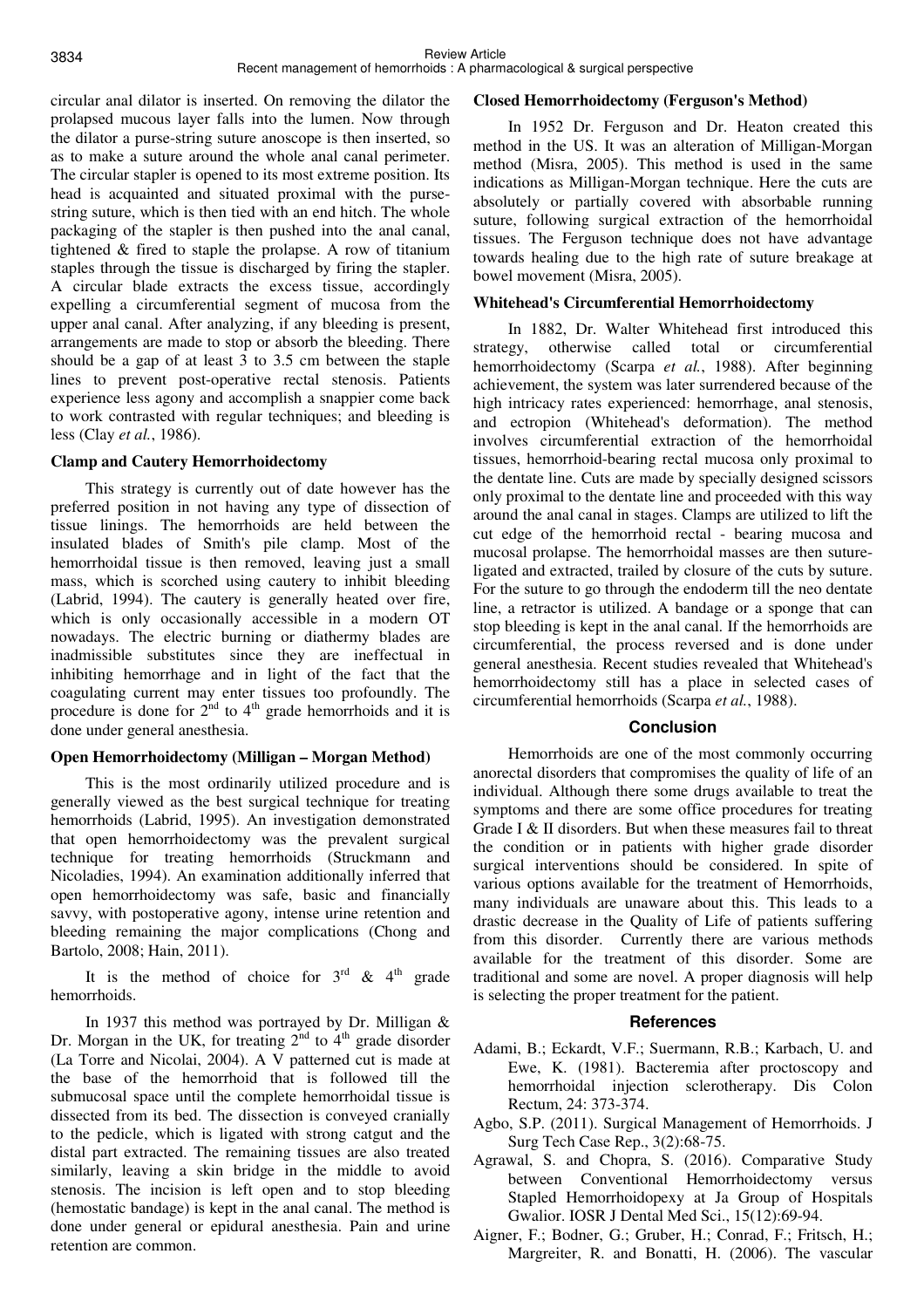nature of hemorrhoids. J Gastrointest Surg., 10: 1044- 1050.

- Aigner, F.; Gruber, H.; Conrad, F.; Eder, J.; Wedel, T.; Zelger, B.; Engelhardt, V.; Lametschwandtner, A.; Wienert, V.; Böhler, U.; Margreiter, R. and Fritsch, H. (2009). Revised morphology and hemodynamics of the anorectal vascular plexus: impact on the course of hemorrhoidal disease. Int. J Colorectal Dis., 24: 105- 113.
- American Society of Colon and Rectal Surgeons. Management of Hemorrhoids – Practice Parameters for the Management of Hemorrhoids. ASCRS; 2010.
- Armstrong, D.N.; Ambrose, W.L.; Schertzer, M.E. and Orangio, G.R. (2001). Harmonic scalpel Vs electrocautery hemorrhoidectomy: A prospective evaluation. Dis Colon Rectum., 44: 558–64.
- Armstrong, D.N.; Frankum, C.; Schertzer, M.E.; Ambroze, W.L. and Orangio, G.R. (2002). Harmonic scalpel hemorrhoidectomy: five hundred consecutive cases. Dis Colon Rectum, 45: 354-359.
- Atomizing Hemorrhoids. [Last accessed on 2010 July 10]. Available From: www.proctology.us/atomizing.php.
- Awojobi, O.A. (1983). Modified pile suture in the outpatient treatment of hemorrhoids. A preliminary report. Dis Colon Rectum, 26: 95-97.
- Chong, P.S. and Bartolo, D.C. (2008). Hemorrhoids and fissure in ano. Gastroenterol Clin North Am., 37: 627- 644.
- Cintron, J. and Abacarian, H. (2007). Benign anorectal: hemorrhoids. In: Wolff BG, Fleshman JW. The ASCRS of Colon and Rectal Surgery. New York, NY: Springer-Verlag, 156–177.
- Clay, L.D.; White, J.J.; Davidson, J.T. and Chandler, J.J. (1986). Early recognition and successful management of pelvic cellulitis following hemorrhoidal banding. Dis Colon Rectum, 29: 579-581.
- Creve, U. and Hubens, A. (1979). The effect of Lord's procedure on anal pressure. Dis Colon Rectum, 22: 483–5.
- Dennison, A.; Whiston, R.J.; Rooney, S.; Chadderton, R.D.; Wherry, D.C. and Morris, D.L. (1990). A randomized comparison of infrared photocoagulation with bipolar diathermy for the outpatient treatment of hemorrhoids. Dis Colon Rectum., 33: 32-34.
- Deutsch, A.A.; Moshkovitz, M.; Nudelman, I.; Dinari, G. and Reiss, R. (1987). Anal pressure measurements in the study of hemorrhoid etiology and their relation to treatment. Dis Colon Rectum, 30: 855-857.
- Ellesmore, S. and Windsor, A.C. (2002). Surgical history of hemorrhoids. In: Charles MV, (editor): Surgical treatment of hemorrhoids. Springer: London; 1-4.
- Farag, A.E. (1978). Pile suture: a new technique for the treatment of hemorrhoids. Br J Surg, 65: 293-295.
- Felice, G.; Privitera, A.; Ellul, E. and Klaumann, M. (2005). Doppler- Guided Hemorrhoidal Artery ligation: An alternative to Haemorrhoidectomy. Dis Colon Rectum, 48: 2090–3.
- Fox, A.; Tietze, P.H. and Ramakrishnan, K. (2014). Anorectal conditions: hemorrhoids. FP Essent, 419: 11- 19.
- Ganz, R.A. (2013). The evaluation and treatment of hemorrhoids: a guide for the gastroenterologist. Clin Gastroenterol Hepatol.; 6: 593-603.
- GI Society. Hemorrhoids. Canadian Society of Intestinal Research.
- Gupta, P.J. and Kalaskar, S. (2008). Ligation and mucopexy for prolapsing hemorrhoids--a ten year experience. Ann Surg Innov Res., 2: 5.
- Gupta, P.J. Novel Technique: Radiofrequency Coagulation -- A Treatment Alternative for Early-Stage Hemorrhoids. Medscape General Medicine [Internet]. 2002 [cited on 2019 Apr 01]; 4(3).
- Hain, J.M. (2011). Medical treatment of hemorrhoids using flavonoids. Pract Gastroenterol, (March Supp): 1-5.
- Hall, J.F. (2013). Modern management of hemorrhoidal disease. Gastroenterol Clin North Am., 42: 759-772.
- Han, W.; Wang, Z.J.; Zhao, B.; Yang, X.Q.; Wang, D.; Wang, J.P.; Tang, X.Y.; Zhao, F. and Hung, Y.T. (2005). [Pathologic change of elastic fibers with difference of microvessel density and expression of angiogenesis-related proteins in internal hemorrhoid tissues]. Zhonghuaweichang Waike Zazhi, 8: 56-59.
- Hinton, C.P. and Morris, D.L. (1990). A randomized trial comparing direct current therapy and bipolar diathermy in the outpatient treatment of third-degree hemorrhoids. Dis Colon Rectum, 33: 931-932.
- Hiteshkumar, D.; Amul, N.; Asutosh, P.C. and Rachit, M. (2013). Calcium Dobesilatein symptomatic treatment of hemorrhoidal disease: an interventional study. National J Med Res., 3: 42-44.
- Holley, C.J. (1946). History of hemorrhoidal surgery. South Med J., 39: 536-541.
- Hulme-Moir, M. and Bartolo, D.C. (2001). Hemorrhoids. Gastroenterol Clin North Am., 30: 183-197.
- Hussein, A.M. (2001). Ligation-anopexy for treatment of advanced hemorrhoidal disease. Dis Colon Rectum, 44: 1887-1890.
- Hyung Kyu Yng (2014). The pathophysiology of hemorrhoids. In: Hyung Kyu Yng (editor): Hemorrhoids. Springer-Verlag, Berlin Heidelberg, 15- 24.
- Iyer, V.S.; Shrier, I. and Gordon, P.H. (2004). Long-term outcome of rubber band ligation for symptomatic primary and recurrent internal hemorrhoids. Dis Colon Rectum, 47: 1364-1370.
- Jacobs, D. (2014). Clinical practice. Hemorrhoids. N Engl J Med., 371: 944-951.
- Johannsson, H.O.; Graf, W. and Påhlman, L. (2005). Bowel habits in hemorrhoid patients and normal subjects. Am J Gastroenterol, 100: 401-406.
- Johanson, J.F. and Sonnenberg, A. (1994). Constipation is not a risk factor for hemorrhoids: a case-control study of potential etiological agents. Am J Gastroenterol, 89: 1981-1986.
- Johns Hopkins Medicine [Internet]. Baltimore: Johns Hopkins Medicine. [cited on 2019 Apr 20]. Available from:

https://www.hopkinsmedicine.org/health/treatmenttests-and-therapies/sigmoidoscopy.

Jose Marcio Neves Jorge, Angelita Habr-Gama. Anatomy and embryology of the colon, rectum, and anus. In Beck D, Roberts P, Saclarides T, Senagore A, Stamos M, Wexne S (editors): ASCRS Manual of Colon and Rectal Surgery, 2nd edition. Springer: New York Dordrecht Heidelberg London; 2011, pp.1-22.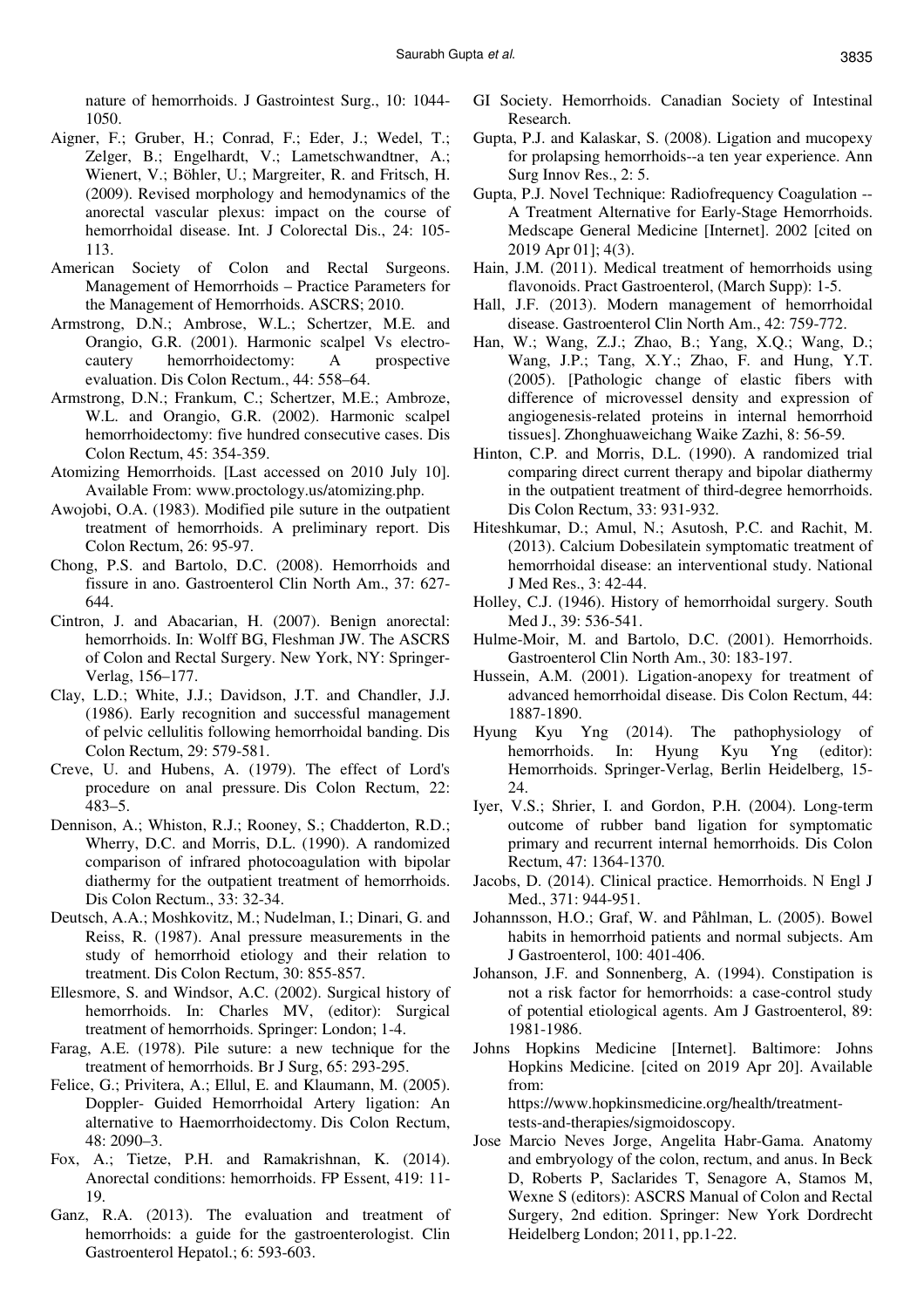Review Article

- Kaidar-Person, O.; Person, B. and Wexner, S.D. (2007). Hemorrhoidal disease: A comprehensive review. J Am Coll Surg., 204: 102-117.
- Kann, B.R. and Whitlow, C.B. (2004). Hemorrhoids: diagnosis and management. Tech Gastrointest Endosc, 6: 6-11.
- Kluiber, R.M. and Wolff, B.G. (1994). Evaluation of anemia caused by hemorrhoidal bleeding. Dis Colon Rectum, 37(10): 1006–1007.
- Konsten, J. and Baeten, C.G. (2000). Hemorrhoidectomy Vs Lord's method: 17-year follow-up of a prospective randomized trial. Dis Colon Rectum, 43: 503–6.
- Krames Patient Education. Treating Hemorrhoids. The StayWell Company; 2010.
- Kwok, S.Y.; Chung, C.C.; Tsui, K.K. and Li, M.K. (2005). Double blind randomized trial comparing LigaSure and Harmonic Scalpel hemorrhoidectomy. Dis Colon Rectum., 48: 344–8.
- La Torre, F. and Nicolai, A.P. (2004). Clinical use of micronized purified flavonoid fraction for treatment of symptoms after hemorrhoidectomy: results of a randomized, controlled, clinical trial. Dis Colon Rectum, 47: 704-710.
- Labrid, C. (1995). A lymphatic function of Daflon 500 mg. Int Angiol, 14: 36-38.
- Labrid, C. (1994). Pharmacologic properties of Daflon 500 mg. Angiology, 45: 524-530.
- Lestar, B.; Penninckx, F. and Kerremans, R. (1989). The composition of anal basal pressure. An in vivo and in vitro study in man. Int J Colorectal Dis., 4: 118-122.
- Lohsiriwat, V. (2013). Approach to hemorrhoids. Curr Gastroenterol Rep., 15: 332.
- MacRae, H.M. and McLeod, R.S. (1995). Comparison of hemorrhoidal treatment modalities. A meta-analysis. Dis Colon Rectum, 38: 687-694.
- Mann, C.V.; Motson, R. and Clifton, M. (1988). The immediate response to injection therapy for first-degree hemorrhoids. J R Soc Med., 81: 146-148.
- Margetis, N. (2019). Pathophysiology of Internal Hemorrhoids. Ann Gastroenterol.
- Mayoclinic [Internet]. [Place Unknown]. Mayoclinic. [cited on 2019 May 01].
- Michigan Medicine. Hemorrhoids. University of Michigan.
- Misra, M.C. (2005). Drug treatment of hemorrhoids. Drugs, 65: 1481-1491.
- Morinaga, K.; Hasuda, K. and Ikeda, T.A. (1995). Novel therapy for hemorrhoids: Ligation of the hemorrhoidal artery with a newly devised instrument (Moricorn) in conjunction with a Doppler flow meter. Am J Gastroenterol., 90: 610–3.
- Mortensen, P.E.; Olsen, J.; Pedersen, L.K. and Christiansen, J. (1987). A randomized study on hemorrhoidectomy combined with anal dilatation. Dis Colon Rectum., 30: 755–7.
- Mott, T.; Latimer, K. and Edwards, C. (2018). Hemorrhoids: diagnosis and treatment options. Am Fam Physician, 97: 172-179.
- Nivatvongs S-. Hemorrhoids (2007). In Gordon P, Nivatvongs S (editors): Principles and practice of surgery for the colon, rectum and anus, 3rd edition. Informa healthcare, New York London, 143-166.
- Northshore University Health System. Infrared Coagulation. Northshore University.
- Pearch, J.A. (1986). Electrosurgery. New York: John Wiley and Sons.
- Peery, A.F.; Sandler, R.S. and Galanko, J.A. (2015). Risk factors for hemorrhoids on screening colonoscopy. PLoS Οne, 10:e0139100.
- Penang Adventist Hospital. Hemorrhoid Surgery/ Laser Hemorrhoidoplasty (LHP). Penang Adventist Hospital.
- Pigot, F.; Siproudhis, L. and Allaert, F.A. (2005). Risk factors associated with hemorrhoidal symptoms in specialized consultation. Gastroenterol Clin Biol., 29: 1270-1274.
- Ponsky, J.L.; Mellinger, J.D. and Simon, I.B. (1991). Endoscopic retrograde hemorrhoidal sclerotherapy using 23.4% saline: a preliminary report. Gastrointest Endosc, 37: 155-158.
- Reis Neto, J.A.; Reis, J.A.; Kagohara, O. and Simões Neto, J. (2005). Semi-open hemorrhoidectomy. Tech Coloproctol, 9: 159-161.
- Riss, S.; Weiser, F.A. and Schwameis, K. (2012). The prevalence of hemorrhoids in adults. Int J Colorectal Dis., 27: 215-220.
- Sakakibara, R.; Tsunoyama, K. and Hosoi, H. (2010). Influence of body position on defecation in humans. Low Urin Tract Symptoms, 2: 16-21.
- Sakr, M. and Saed, K. (2014). Recent Advances in the Management of Hemorrhoids. World Jr Surg Proc.,  $4(3)$ : 55–65.
- Salvati, E.P. (1999). Nonoperative management of hemorrhoids: evolution of the office management of hemorrhoids. Dis Colon Rectum, 42: 989-993.
- Sanchez, C. and Chinn, B.T. (2011). Hemorrhoids. Clinics of Colon and Rectal Surgery, 24(1): 5-11.
- Sandler, R.S. and Peery, A.F. (2019). Rethinking what we know about hemorrhoids. Clin Gastroenterol Hepatol, 17: 8-15.
- Sardinha, T.C. and Corman, M.L. (2002). Hemorrhoids. Surg Clin North Am., 82: 1153-1167.
- Scarpa, F.J.; Hillis, W. and Sabetta, J.R. (1988). Pelvic cellulitis: a life-threatening complication of hemorrhoidal banding. Surgery, 103: 383-385.
- Schubert, M.C.; Sridhar, S.; Schade, R.R. and Wexner, S.D. (2009). What every gastroenterologist needs to know about common anorectal disorders. World J Gastroenterol, 15: 3201-3209.
- Sebben, J. (1998). Electrosurgery: High frequency modulation. J Dermatol Surg Oncol., 14: 367-371.
- Senagore, A.J. (2002). Surgical management of hemorrhoids. J Gastrointest Surg, 6: 295-298.
- Shanmugam, V.; Thaha, M.A.; Rabindranath, K.S.; Campbell, K.L.; Steele, R.J. and Loudon, M.A. (2005). Systematic review of randomized trials comparing rubber band ligation with excisional hemorrhoidectomy. Br J Surg., 92: 1481-1487.
- Sim, A.J.; Murie, J.A. and Mackenzie, I. (1981). Comparison of rubber band ligation and sclerosant injection for first and second degree hemorrhoids-- a prospective clinical trial. Acta Chir Scand, 147: 717-720.
- Smith, L.E. (2004). Hemorrhoids. In: Fazio V, ed. Current Therapy in Colon and Rectal Surgery. St. Louis, MO: Mosby, 11–18.
- Struckmann, J.R. and Nicolaides, A.N. (1994). Flavonoids. A review of the pharmacology and therapeutic efficacy of Daflon 500 mg in patients with chronic venous